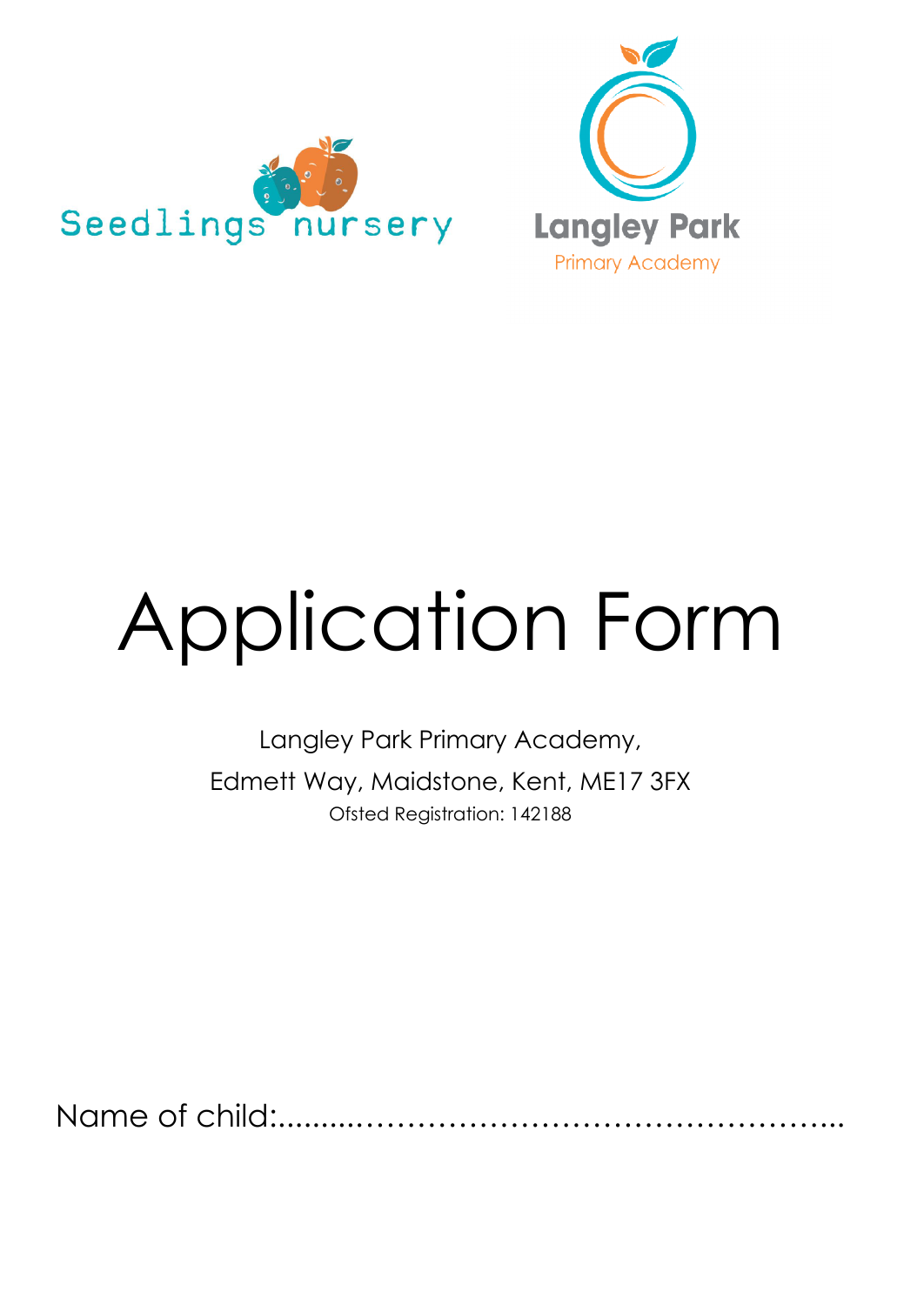#### **Nursery Information**

Seedlings Nursery is a wonderful nursery within Langley Park Primary Academy. When Ofsted visited in 2019 they stated, "Children get off to an exceptionally strong start in Nursery. Staff work collaboratively across the Nursery and Reception to assess, plan, and implement highly effective teaching". Ofsted rated the Early Years Provision as Outstanding.

Our Nursery provides care for children from the age of 3 years and is open Monday – Friday 8.40am-3.10pm with wrap around care provided between 7.30-8.40am within our main school breakfast club.

We accept the 15 and 30 hours of free funding from the term after your child's third birthday. Children can attend from the age of three but this will be fully chargeable (subject to availability).

All three and four year olds in England currently receive 15 hours a week government funded early education. If parents live and work in England, three and four year olds may be entitled to 30 hours funded childcare per term time week. If you are eligible you will be entitled to access the 30 hours from the start of the term after your child's third birthday.

If you wish your child to start nursery before the term after their third birthday, this will be fully chargeable (every session they attend will be charged at £5.00 per hour). We currently have two intakes into nursery, September and January.

Please see our fees for the academic year 2022-2023

The cost for a child staying outside of the free sessions (8.40am-11.40am or 12.10pm-3.10pm) is £5.00 per hour.

For example, if your child was to attend an all day session (from 7.30am - 3.10pm) the price would be calculated as follows:

Breakfast Wrap Around Care: 7.30am - 8.40am = 1.  $\circledcirc$  £5.00 per hour = £5.83 to pay

8.40am- 11.40am = Free Session

11.40am - 12.10pm = 30 mins @  $£5.00$  per hour = £2.50 to pay

12.10pm - 3.10pm = Free Session

Total to be paid: £8.33 per day (when claiming 15 or 30 hours funding for both sessions) Total to be paid: £38.33 per day when paying for Breakfast Care and a full day of sessions.

Lunch: Children have the choice of bringing a packed lunch from home or having a cooked dinner for an additional cost of £2.45 per day.

Please be aware, all children must be collected promptly, any late collections will result in a charge of £1.00 per minute.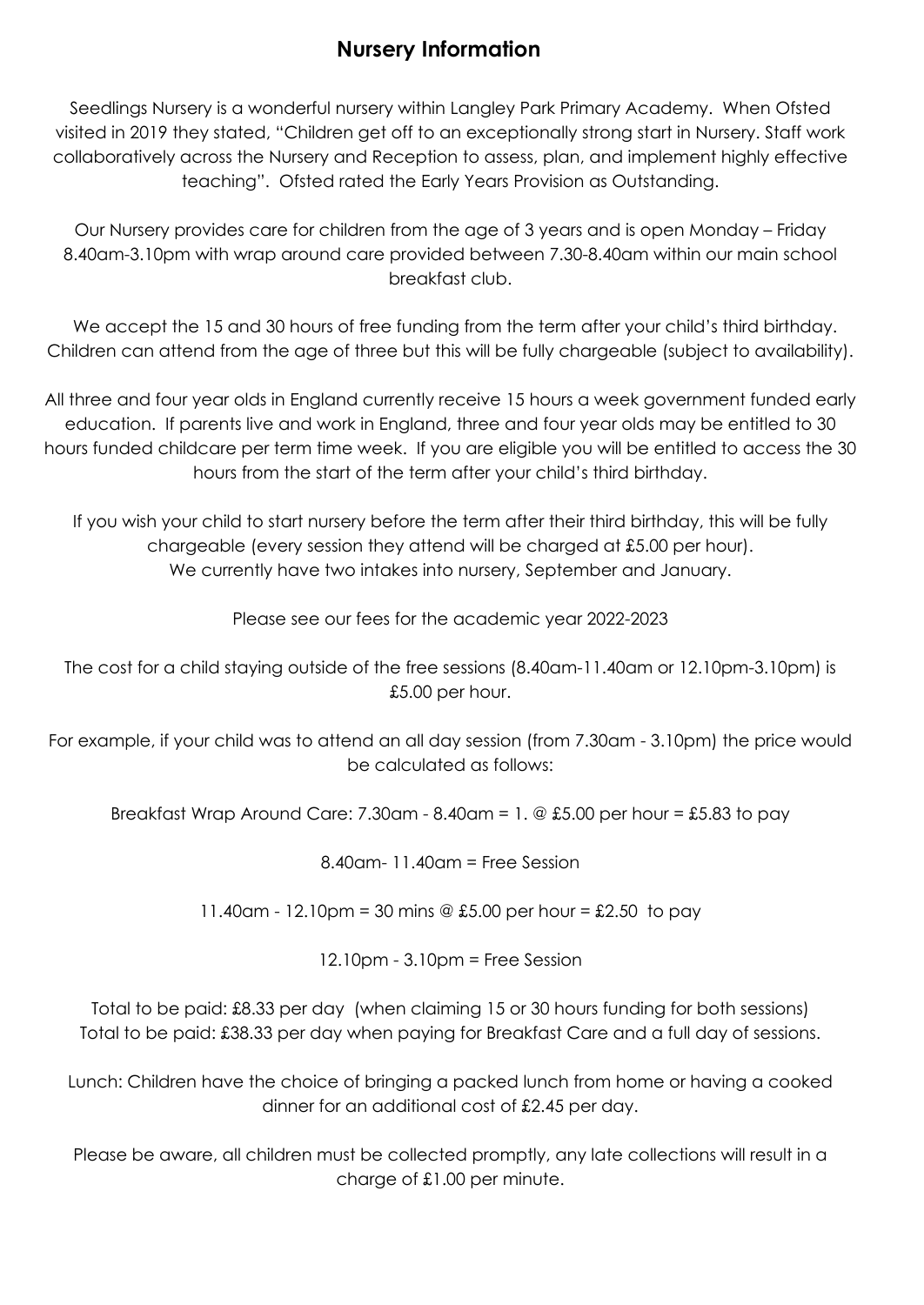#### **Nursery Uniform**

The uniform within our nursery consists of;

- A dark blue Langley Park Primary Academy sweatshirt/jumper.
	- Tracksuit or leggings or shorts in the Summer (no denim).
- Girls are welcome to wear a navy blue gingham dress during the Summer months.
	- Footwear should be velcro shoes to promote the children's independence.
		- Wellies for outdoor/wet activities.
		- An all weather puddle suit for our forest school sessions.
	- A named bag containing a change of clothes should your child need them.
		- A named water bottle.
		- A named suntan lotion bottle for the warmer weather.

We ask that all clothing and belongings are clearly named.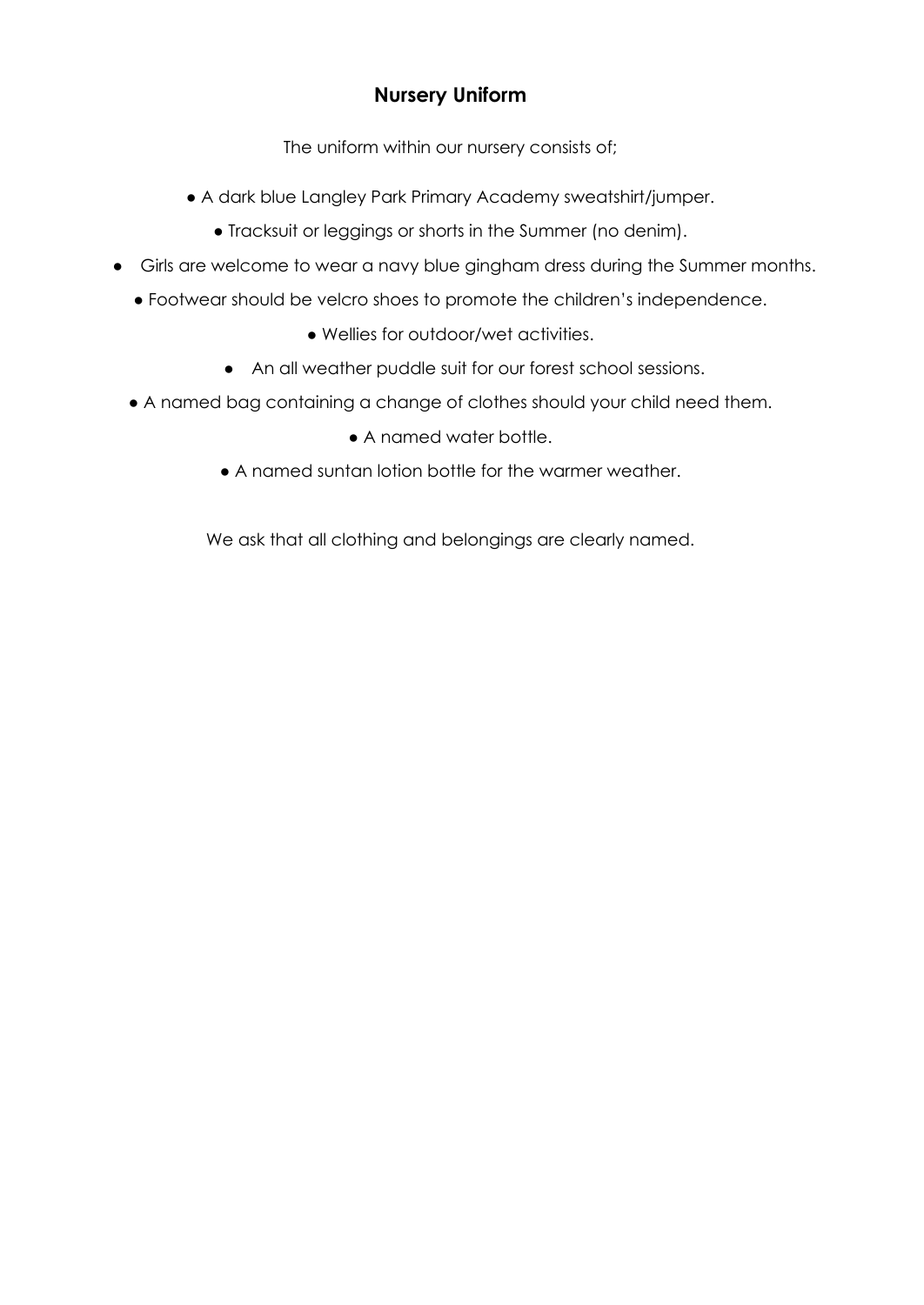## **Seedlings Nursery Enrolment Form**

| Name of Child:                                           |                                                                                                                                                                                                                                                                                                                           | Male / Female          |
|----------------------------------------------------------|---------------------------------------------------------------------------------------------------------------------------------------------------------------------------------------------------------------------------------------------------------------------------------------------------------------------------|------------------------|
|                                                          |                                                                                                                                                                                                                                                                                                                           |                        |
| Date of Birth:                                           |                                                                                                                                                                                                                                                                                                                           |                        |
| Child's Nationality:                                     |                                                                                                                                                                                                                                                                                                                           |                        |
| What is your Child's<br>Ethnic Group?                    | Choose circle one option that best describes your ethnic group or<br>background:<br>White<br>English/Welsh/Scottish/Northern Irish/British<br>1.<br>2.<br>Irish<br>3.<br>Gypsy or Irish Traveller<br>4.<br>Any other White background, please describe<br>Mixed/Multiple ethnic groups<br>5.<br>White and Black Caribbean |                        |
|                                                          | White and Black African<br>6.                                                                                                                                                                                                                                                                                             |                        |
|                                                          | 7.<br>White and Asian                                                                                                                                                                                                                                                                                                     |                        |
|                                                          | 8.<br>Any other Mixed/Multiple ethnic background, please describe                                                                                                                                                                                                                                                         |                        |
|                                                          | <b>Asian/Asian British</b><br>Indian<br>9.<br>Pakistani<br>10.<br>Bangladeshi<br>11.<br>12.<br>Chinese<br>13.<br>Any other Asian background, please describe<br><b>Black/African/Caribbean/Black British</b>                                                                                                              |                        |
|                                                          | African<br>$\overline{14}$ .                                                                                                                                                                                                                                                                                              |                        |
|                                                          | Caribbean<br>15.<br>Any other Black/African/Caribbean background, please describe<br>16.                                                                                                                                                                                                                                  |                        |
|                                                          | Other ethnic group                                                                                                                                                                                                                                                                                                        |                        |
|                                                          | Arab<br>17.                                                                                                                                                                                                                                                                                                               |                        |
|                                                          | 18.                                                                                                                                                                                                                                                                                                                       |                        |
| Religion:                                                |                                                                                                                                                                                                                                                                                                                           |                        |
| Home Language:                                           |                                                                                                                                                                                                                                                                                                                           |                        |
| Does your child<br>receive any support<br>for a learning | Communication and Interaction<br>Social, Emotional and Mental Health Sensory and / or Physical                                                                                                                                                                                                                            | Cognitive and Learning |
| disability or<br>disabilities?                           |                                                                                                                                                                                                                                                                                                                           |                        |
| If Yes please give<br>details:                           |                                                                                                                                                                                                                                                                                                                           |                        |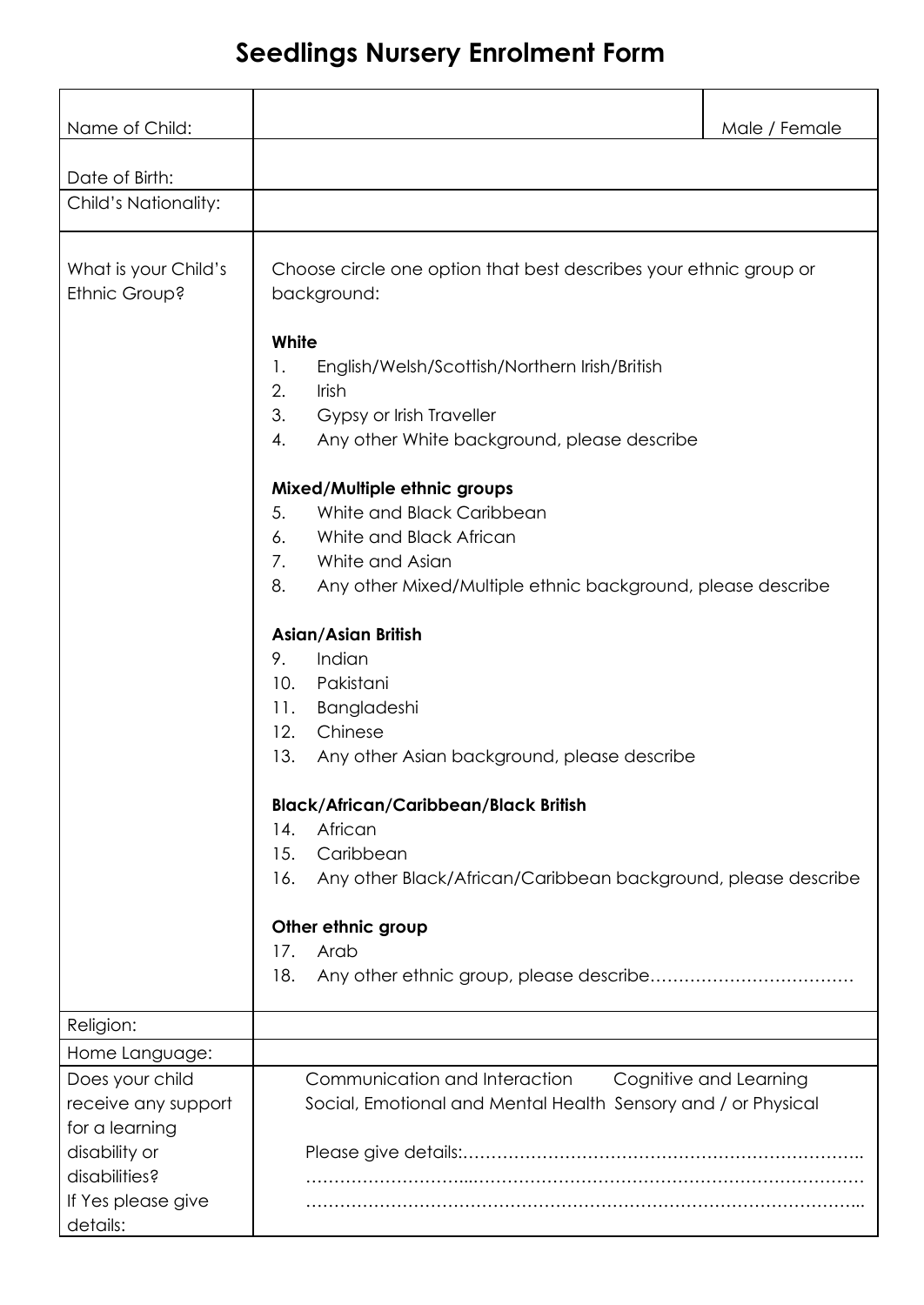## **Parent / Guardian / Emergency Contact Details**

| Parent / Guardian<br>Name 1:               |  |
|--------------------------------------------|--|
| Address of Parent /<br>Guardian 1:         |  |
| Contact Numbers of<br>Parent / Guardian 1: |  |
| Email address:                             |  |
|                                            |  |
| Parent / Guardian<br>Name 2:               |  |
| Address of Parent /<br>Guardian 2:         |  |
| Contact Numbers of<br>Parent / Guardian 2: |  |
| Email address:                             |  |
|                                            |  |
| <b>Alternative Contact</b><br>Name:        |  |
| <b>Alternative Contact</b><br>Address:     |  |
| <b>Alternative Contact</b><br>Number:      |  |
| Relationship to Child:                     |  |
|                                            |  |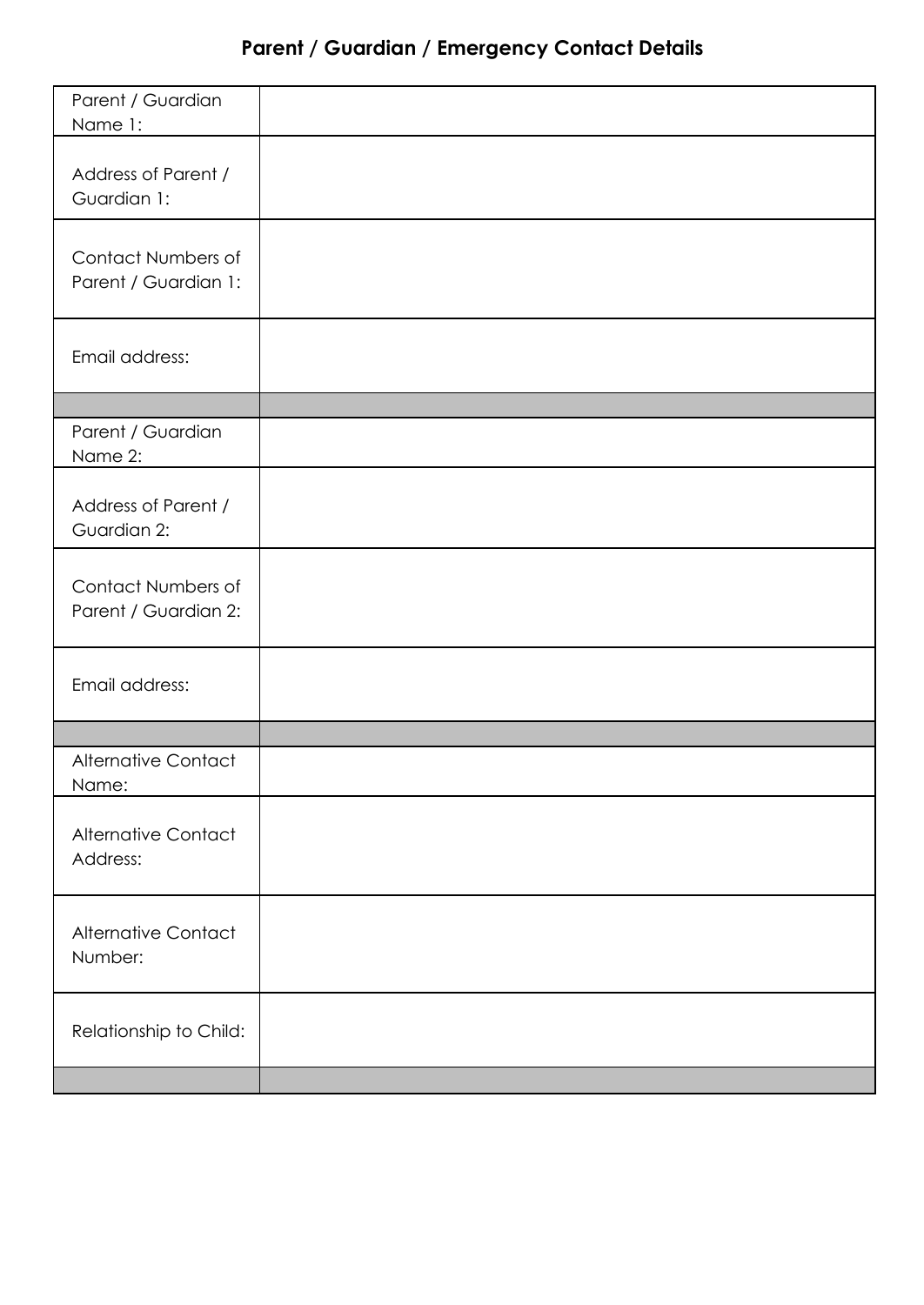#### **Medical Details**

| Name of Doctor:                                                                                                                    |                                    |         |                          |
|------------------------------------------------------------------------------------------------------------------------------------|------------------------------------|---------|--------------------------|
| Address of Surgery:                                                                                                                |                                    |         |                          |
| Telephone Number of<br>Surgery:                                                                                                    |                                    |         |                          |
| Immunisations-<br>please circle those<br>received:                                                                                 | Whooping Cough Polio<br>Meningitis | Tetanus | Diphtheria<br><b>MMR</b> |
| <b>Medical Conditions</b><br>(Asthma, Eczema<br>etc.)                                                                              |                                    |         |                          |
| Any Allergies:                                                                                                                     |                                    |         |                          |
| What are the signs of<br>the allergies?                                                                                            |                                    |         |                          |
| Regular medication:                                                                                                                |                                    |         |                          |
| Prohibited Food:                                                                                                                   |                                    |         |                          |
| Previous illnesses (e.g.<br>measles, mumps,<br>etc.)                                                                               |                                    |         |                          |
| Health Visitor's Name:                                                                                                             |                                    |         |                          |
| How<br>many weeks<br>gestation was your<br>child born?<br>(This helps us support<br>who<br>children<br>were<br>premature at birth) |                                    |         |                          |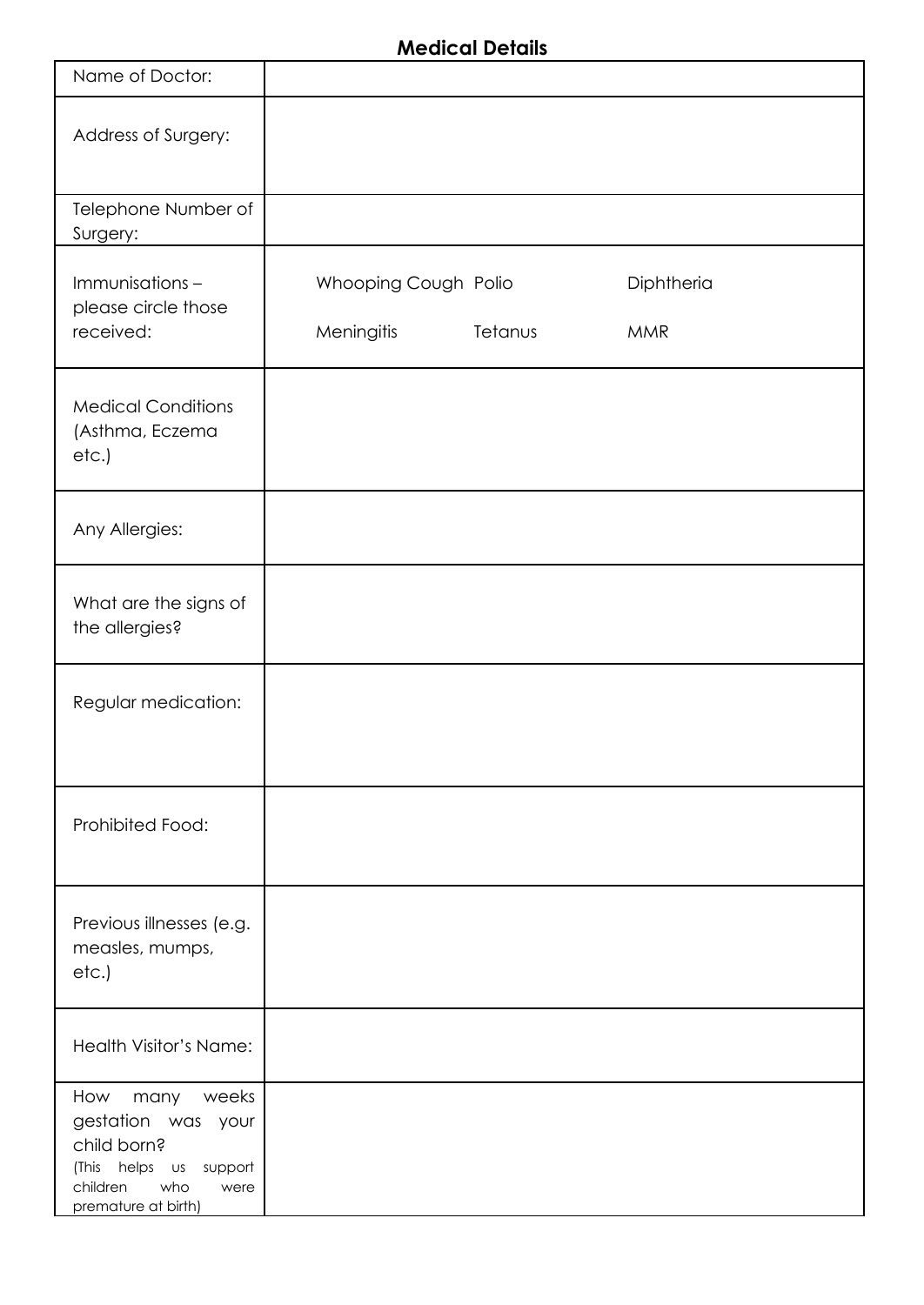#### **Consent Forms**

### **Please complete the consent forms below, deleting any sections that you do not agree to and discuss these further with the school.**

#### **MEDICAL:**

I give my permission for the staff at the Nursery, Langley Park Primary Academy to seek medical advice about my child should they feel it necessary.

I give permission for my child to receive medication as instructed and any emergency dental, medical or surgical treatment, including an anaesthetic or blood transfusion, as considered necessary by the medical authorities present.

Signed:……………………………………………………………………….…. Date:……………………………………………………………………………..

Name:…………………………………………………………………………… Child's Name:……………………………….…………….…………………...

#### **OUTINGS:**

I give permission for my child to be taken off the school premises for short local outings of an educational nature. I understand that educational outings further afield in support of the curriculum will be dealt with as they arise, and specific permission sought prior to the trip.

Signed:……………………………………………………………………….…. Date:……………………………………………………………………………..

Name:…………………………………………………………………………… Child's Name:……………………………………………….………………….

#### **HEAD LICE AND SUN CREAM:**

I agree to a member of the school staff checking my child's hair for head lice, if necessary, and if appropriate to apply sun cream if I provide it.

Signed:……………………………………………………………………….…. Date:………………………………………………………….………………....

Name:…………………………………………………………………………... Child's Name:………………………………………….………………………

#### **JEWELLERY (INCLUDING EARRINGS) AND WATCHES:**

It is the policy that children must not wear any jewellery in the nursery. Special permission can be obtained if a child needs to wear an S.O.S. medallion for medical reasons. No hoops, ring or dangling earrings can be worn. The only permitted style is "small studs".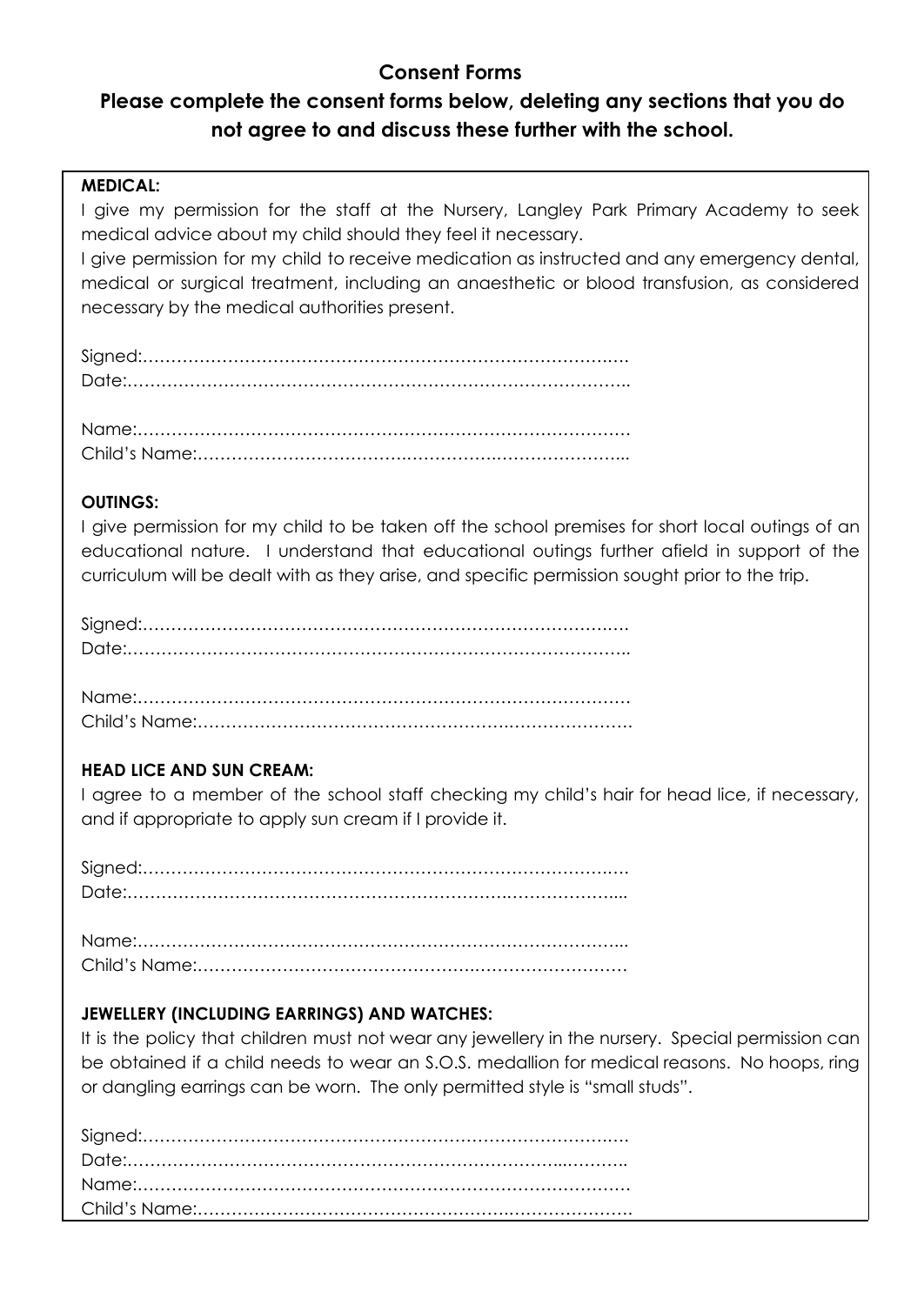As a parent/carer we ask you to provide us with a password to be used should anyone else (regardless of whether they are on the contact list) come to collect your child, other than yourself, they will be asked for the password.

If the person collecting your children does not have the password we will **not** allow your children to leave the premises until such time as we are able to contact you.

Please complete and sign below to confirm you understand the above and provide us below with the password.

Thank you.

**PASSWORD**:………………………………………………………………………………………..

I/we understand the above information regarding the password. I/We will keep the password secure and will only give it to those people who will pick up my/our children.

I/We and the person picking our children up understand that verbal abuse towards staff will not be tolerated.

I/We will inform the school office if another person is collecting my/our child.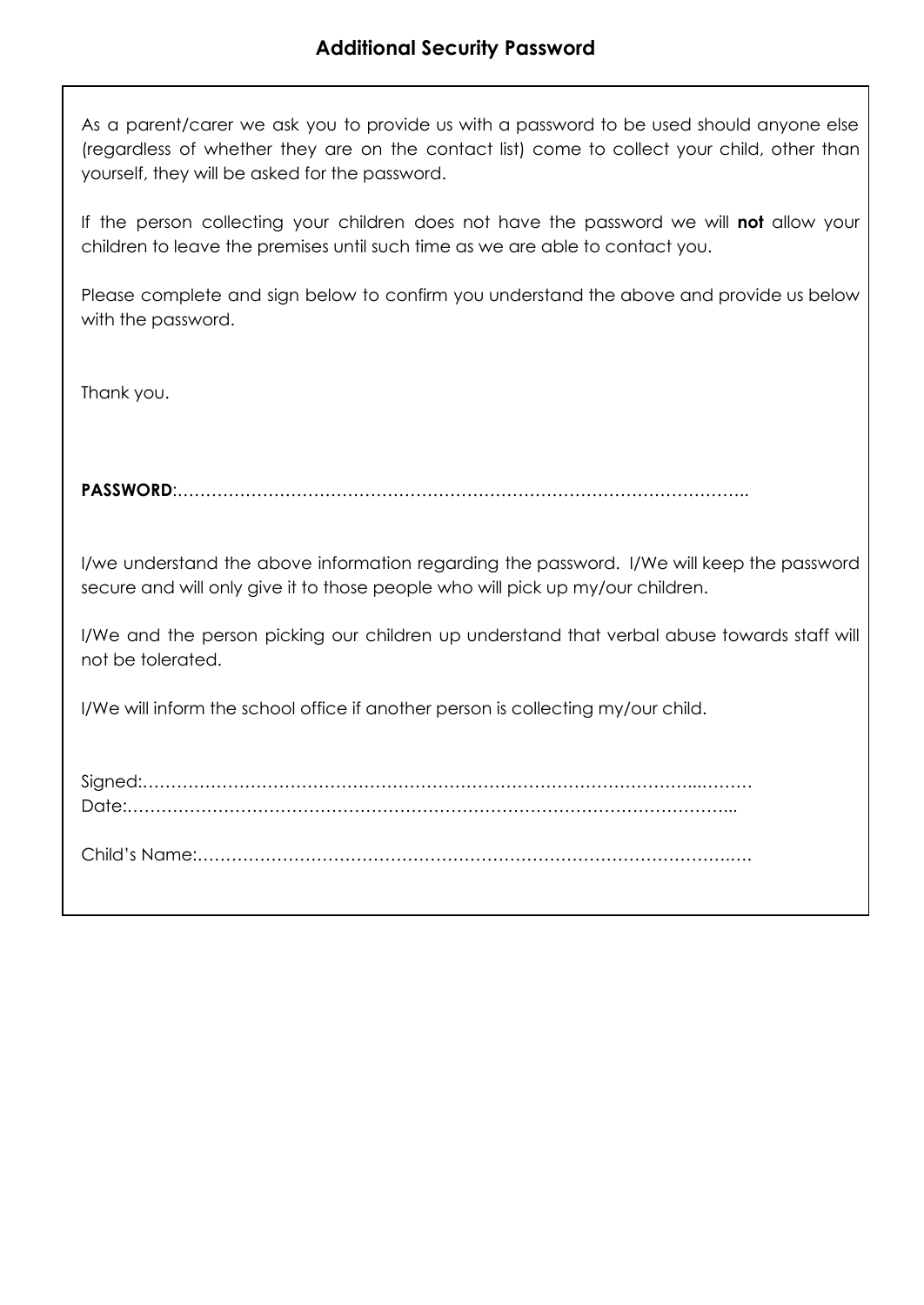# **Home / Nursery Agreement**

**The nursery will provide the highest quality of education, care and preparation for life in a happy, stimulating, exciting and well-disciplined environment.**

#### **The Nursery Will:**

- Be welcoming and open to all parents, involving you in all aspect of school life
- Provide a happy, secure and well-disciplined learning environment for your child
- Enforce our behaviour policy fairly
- Offer a high standard of teaching
- Ensure your child's safety whilst at school
- Keep you informed of your child's progress and achievements through consultation meetings, reports and assemblies
- Contact you promptly with any concerns we may have as and when they arise
- Deal promptly with any concerns or complaints you bring to our attention

#### *Signed and agreed by MIss Brading Principal, Langley Park Primary Academy & Mrs Lerpiniere, Nursery Teacher & EYFS Lead – with effect from September 2022*

#### **The Parents Will:**

- Ensure my/our child attends nursery regularly and on time
- Ensure my/our child wears nursery uniform
- Ensure my/our child follows nursery rules
- Support the nursery behaviour policy
- Inform the nursery promptly of anything which may affect my/our child's behaviour or performance at nursery
- Attend open evenings and read newsletters
- Advise nursery of changes to telephone numbers and contact details
- Behave in an appropriate manner at all times whilst on nursery premises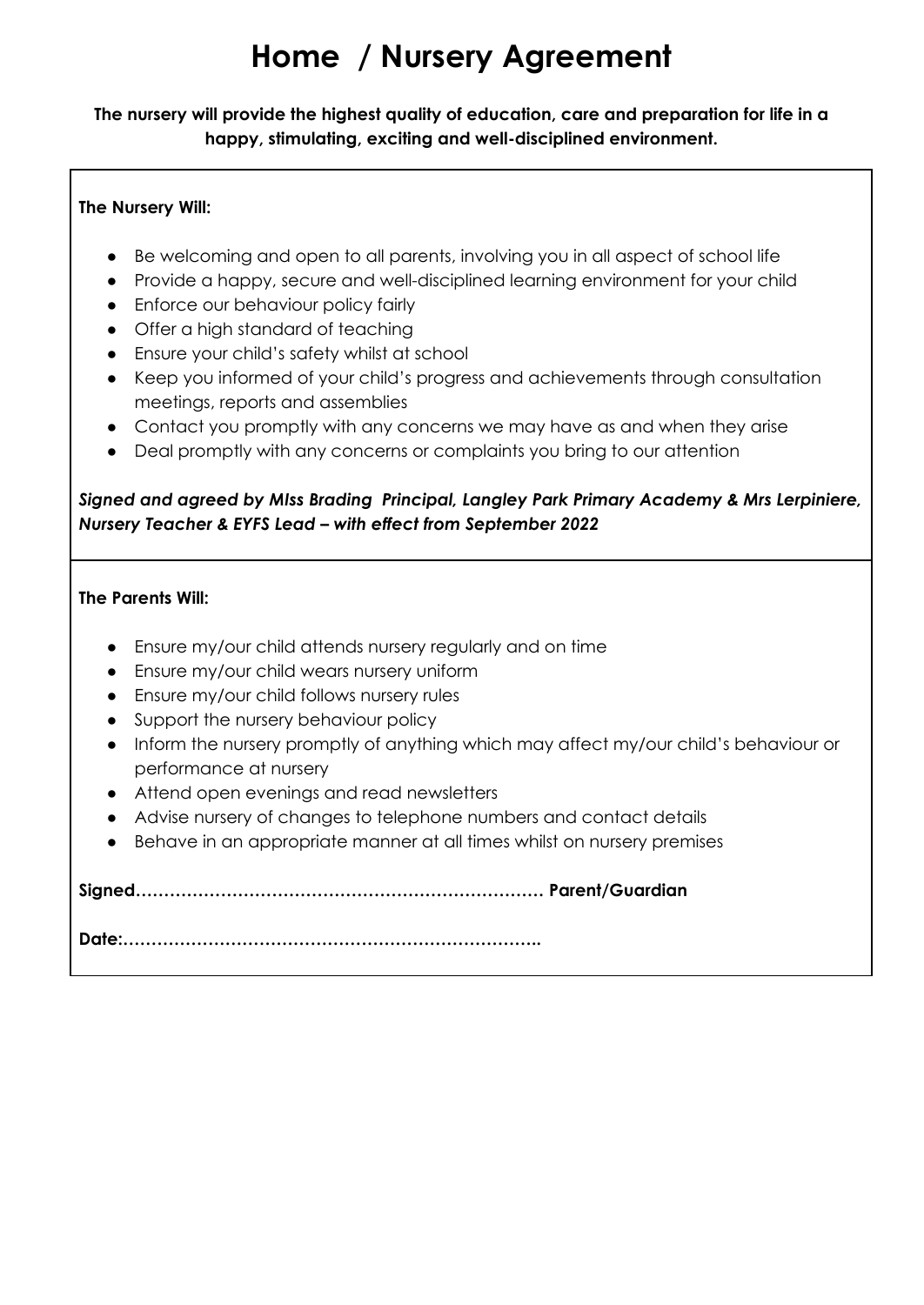#### **Parental Consent for Images - Conditions of Use**



In the following document, the term 'We' refers to Leigh Academies Trust as a whole: this includes, but is not limited to, the academy at which your child is currently a student. 'You/your', refers to the named child's parent or quardian. Please identify yourself and your child below:

Leigh Academies Trust (LAT) declare that:

- LAT will not use the personal details or full names (which means both first name and surname) of any child or adult in a photographic image, on video/DVD, on our website, on social media platforms, in our prospectus, or in any of our other printed publications.
- LAT will not include personal addresses, emails, telephone numbers on video, on our website, on social media platforms, in our prospectus, or in other printed publications.
- If we use photographs of individual children, we will not use the name of that child in the accompanying text or photo caption without your consent. If we name a child in any text, we will not use a photograph of that child to accompany the article.
- LAT may include pictures of children and/or staff that have been drawn by the children.
- LAT may use group photographs or footage with general labels, such as 'making Christmas decorations'.
- LAT will only use images of children who are suitably dressed.
- LAT will discuss the use of images with children in an age appropriate way to role model positive Behaviour.
- This consent may be withdrawn in writing by the parent/guardian at any time. Please address any such correspondence to Leigh Academies Trust, Carnation Road, Strood, Rochester, Kent, ME22SX; alternatively please email: photodesk@latrust.org.uk

|  |  |  | Please confirm: |
|--|--|--|-----------------|
|  |  |  |                 |

LAT may use your child's photograph/image in displays around the academy at which your child is a student

LAT may use your child's photograph/image/footage on our website/social media platforms, or other electronic communications

LAT may use your child's photograph/image for marketing purposes, (this may include material relating to other academies within Leigh Academies Trust)

You are happy for your child to appear in the media e.g. if a newspaper photographer or television film crew attend an event organised by the setting

Please delete as appropriate

#### Please confirm:

| You are happy for your child to be in the class photograph taken by the school photographer for purpose of sale for all parents       |
|---------------------------------------------------------------------------------------------------------------------------------------|
| You are happy for your child to be in the whole school photograph taken by the school photographer for purpose of sale for all parent |
| You are happy for your child to be in the team photographs e.g. sports event taken by the school photographer for purpose of sale for |

all parents Please delete as appropriate YES / NO

#### **Please sign to confirm:**

I have read and understood the conditions of use and I am also aware of the following;

Websites can be viewed across the globe and not just in the United Kingdom, where UK law applies.

As parent/quardian, I/we will discuss the use of images with our children to obtain their views, if appropriate.

As the child's parent/guardian, I/we agree that if I/we take photographs or record footage featuring children other than our own children, the resulting content will only be kept for personal use.

| Parent/carer signature |  |  |  |
|------------------------|--|--|--|
|------------------------|--|--|--|

Date **Date** 

Leigh Academies Trust is a registered company, company no 2336587 An exempt charity

Shaping lives, transforming communities

YES / NO